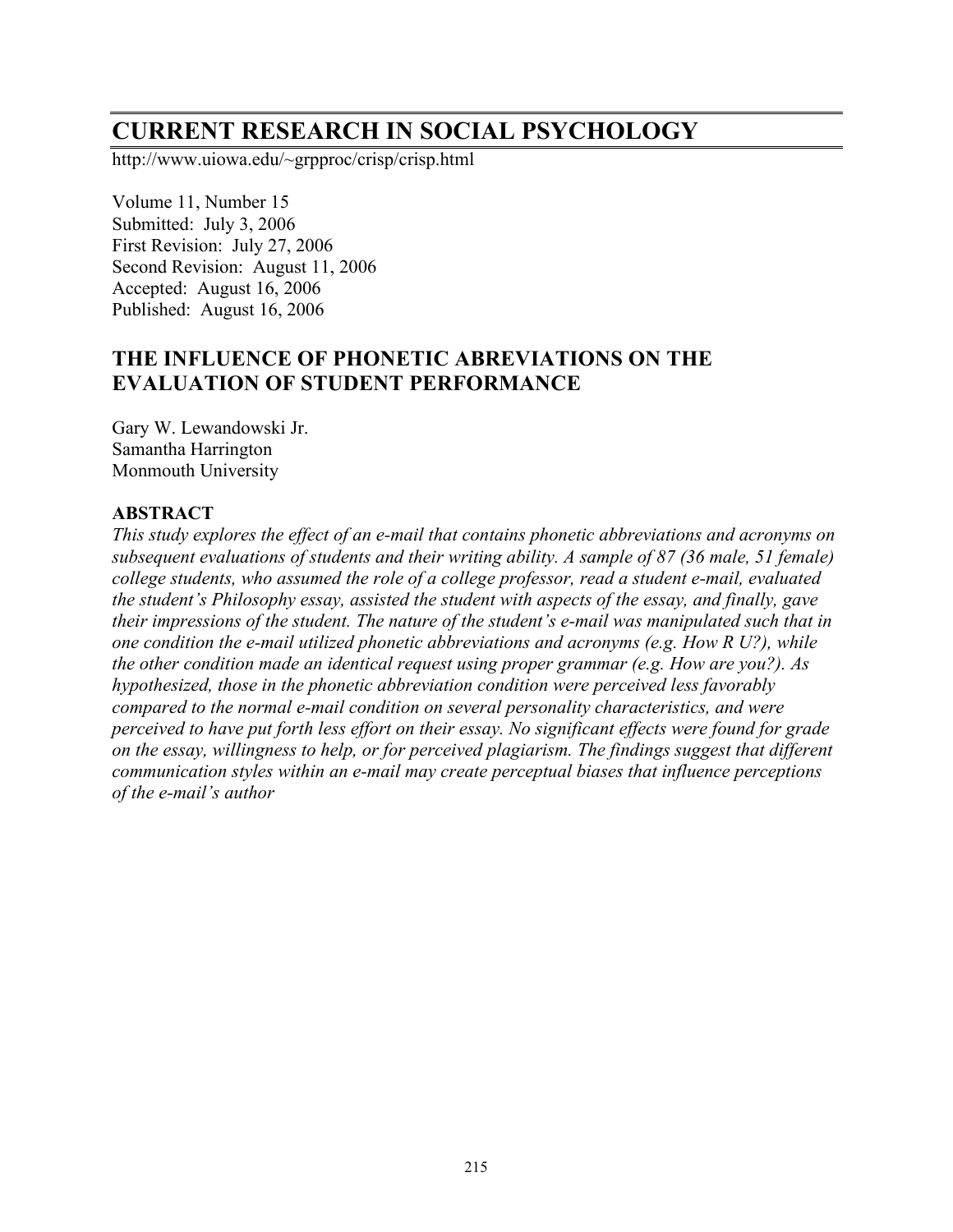With the advent of new forms of communication, such as e-mail and instant messaging, the necessity of seeking help from a professor in person during office hours decreases. However, the use of e-mail may introduce new issues that could influence professors' impressions of students and their work. Without contextual cues, such as facial expressions or voice inflection, the content of an e-mail may be particularly influential in the impression formation process (Jessmer & Anderson, 2001). Many students today frequently communicate via e-mail, instant message programs, and through text-messaging with cell phones. Phonetic abbreviations and acronyms of words and phrases (e.g. How R U? versus How are you?, or TTYL versus Talk to you later) that speed communication have become more customary over e-mail and instant message programs. This has become so prevalent that entire websites are dedicated to teaching this style of shorthand (e.g. www.netlingo.com). Previous research has indicated that the use of slang is prevalent amongst many college students, with some slang specific to one campus itself, and others found to be general across many campuses (Hummon, 1994). While this style of informal communication may be common among students, it is not the norm in more formal settings like college. The present study examines the influence that an e-mail's format (abbreviations or proper grammar) has on perceptions of the sender, judgments of student work, and willingness to help the student.

### **General Influences on Perception**

When communication takes place in a written format, the writer's use of grammar may provide information that can bias person perception. Previous research on this topic asked participants to imagine they were at their place of work and, as part of a within-subjects design, were provided an e-mail request from a co-worker (Jessmer & Anderson, 2001). In one condition, the request was made with proper grammar. The second condition contained the same request with improper grammar (e.g. misspelled words, typographical errors, punctuation mistakes). Results showed that perceivers found authors of e-mails with proper grammar more likeable and friendly, and were more willing to work with the author, compared to authors of grammatically incorrect requests. This suggests that aspects of writing structure may influence the perception of the author. It is also possible that the style of writing could influence perceptions.

To test this, Jessmer and Anderson (2001) also evaluated how the politeness of a request affects perceptions of a writer. Polite requests made used "please" and apologized for inconveniences. Impolite messages used threats, demands, and had sections written in all capital letters. Individuals who wrote requests in a polite manner were thought to be more competent, friendly, likeable, and increased participants interest in working with the writer compared to those who made impolite requests. Taken together, these findings demonstrate that the nature of an e-mail request has important implications for how the sender is perceived.

In light of the effects of writing style on willingness to work with the author, it is possible that perceptions of the author's effort change. Student effort is particularly difficult to measure because it is often manifested as time spent studying outside of the academic environment. Thus, professors have no direct means of observing or assessing student effort. However, perceptions of effort may have important implications for grading in an academic setting.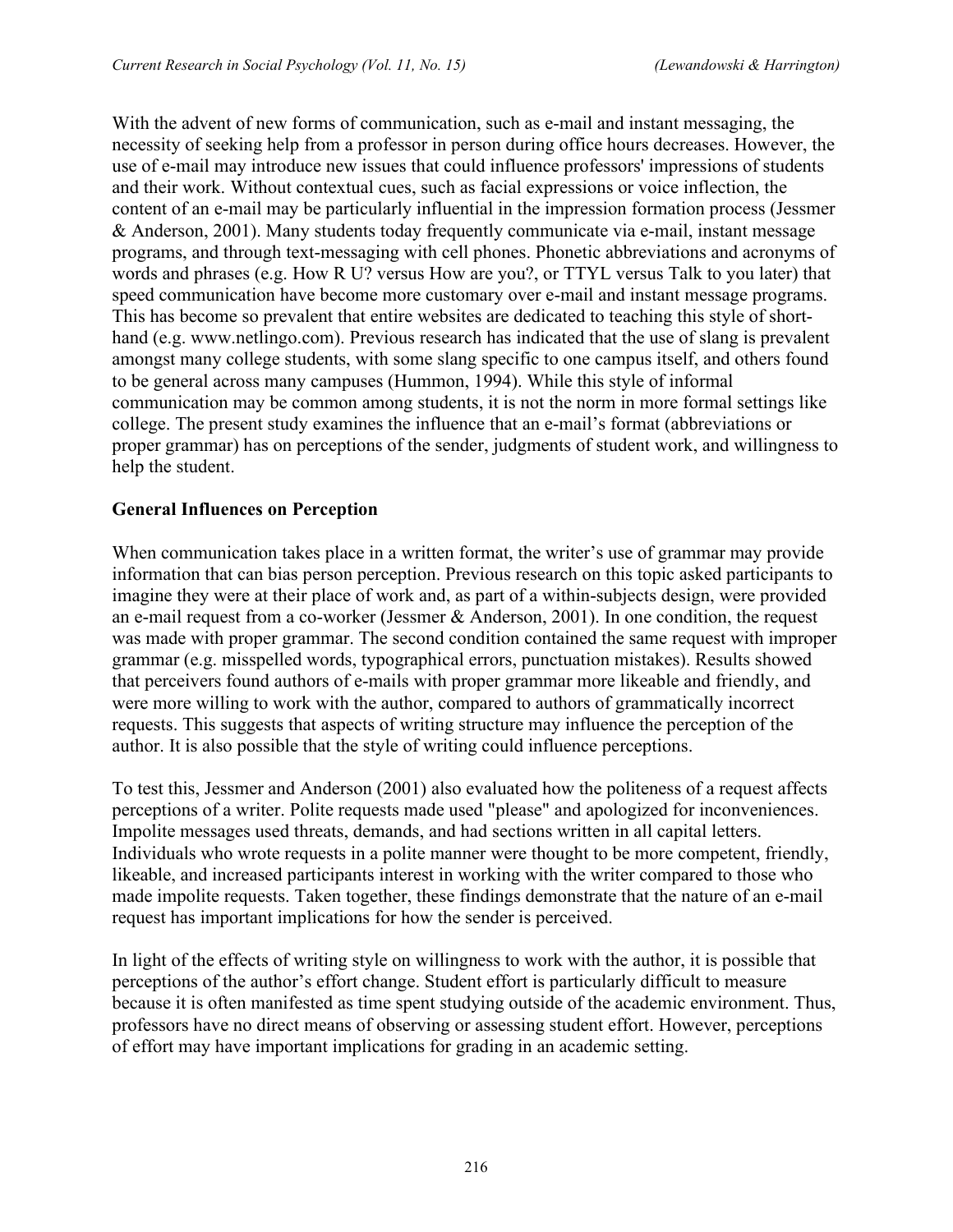One study explored the accuracy of sixth grade math teachers' perceptions of student effort (Jussim, 1989). Results based on student and teacher assessments of effort revealed that teachers' evaluations of effort were based on student performance in class, which were often in direct contrast to students self-report of effort. This discrepancy is important because students' perception of effort positively correlated with the grade the student was assigned. However, students' scores on standardized tests did not reflect the grades. These findings suggest that teachers assessing writing ability may be biased in a similar manner, such that the style or format of writing may influence the teacher's perception of student effort.

### **Impression Formation and E-mail Communication**

E-mail communication presents unique challenges for communication due to lack of contextual/non-verbal cues, which increases the possibility that people may misconstrue messages. This may obscure the author's intended message. In fact, previous research shows that the sender's egocentrism plays a role in this process (Kruger, Epley, Parker, & Ng, 2005). This study found that egocentrism impedes the ability of e-mail writers to properly assess the difficulty of conveying things such as humor and sarcasm over e-mail when contextual cues (voice inflection, facial expression) are absent. As a result, the author of an e-mail may take for granted that the reader knows what the true intention of the e-mail was, or may assume that the reader overlooks less important details in the e-mail such as punctuation and grammar. Thus, the potential negative impact the e-mail has on perceptions of the sender is not fully considered. This may be one way it might reflect negatively on perceptions of the sender's personality.

In fact, previous research has shown that individuals infer personality traits from e-mail (Gill, Oberlander, & Austin, 2005). Participants made judgments of personality from a stranger's email to a friend. Six e-mail conditions represented high and low levels of three traits (extraversion, psychoticism, and neuroticism). Results showed high inter-judge and target-judge agreement on extraversion and psychoticism, but low agreement for neuroticism. This demonstrates that individuals can reliably identify some personality traits based upon an e-mail's content, and that receiver's perceptions are not fully congruent with the sender's intentions. This suggests that writers need to be more conscientious of how they construct e-mails.

### **The Present Study**

Taken together, previous findings suggest that alternative formats of writing, such as the use of abbreviations, may lead the receiver to form unanticipated perceptions. Because students may frequently use abbreviations in their personal communication, they may not anticipate the negative impact it might have on perceptions of their personality, the effort they put forth, or on the grade they receive from a professor. This is important in light of findings that teachers' perception of effort influence grades, but that these perceptions may be inaccurate (Jussim, 1989).

Past research fails to examine how a student's use of abbreviations influences other's perceptions (i.e. how dependable, hard-working, or intelligent the student is). Further, research has failed to determine if the use of abbreviations influences other's perceptions of effort, willingness to help the sender, and the grade the sender receives on a subsequent essay.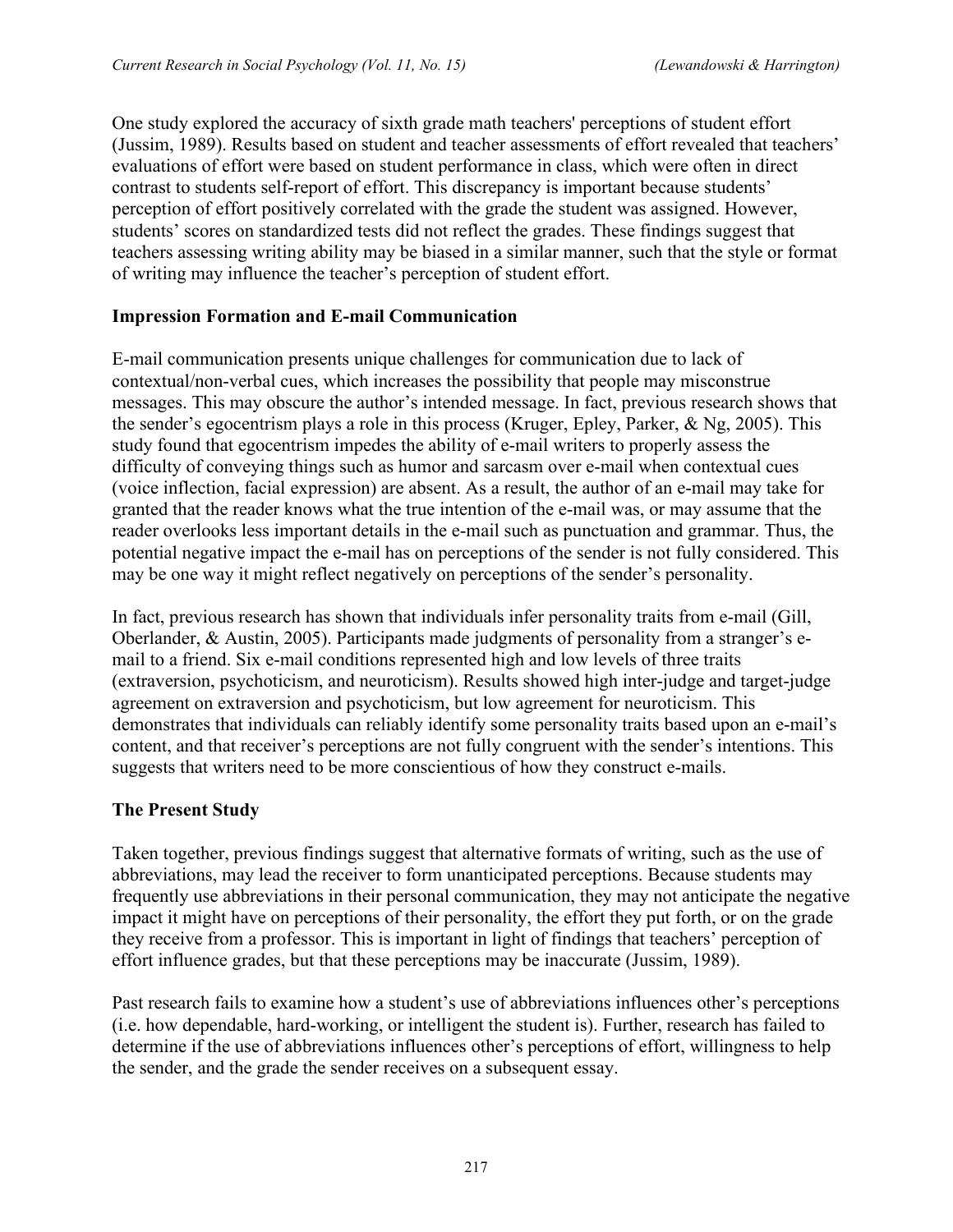An experiment that examines the influence of type of e-mail (abbreviated format vs. proper grammar) on perceptions of the student and their work was conducted to address previous shortcomings. The present study is the first to explore the potential priming effect that abbreviations have on person perception. We tested the following hypotheses:

- 1. Students who e-mail in proper grammar will be perceived as more dependable, hard-working, intelligent, motivated, responsible, and studious than those who e-mail using abbreviations.
- 2. Students who e-mail in proper grammar will result in a better grade on the subsequent essay than those who e-mail using abbreviations.
- 3. Students who e-mail using proper grammar will receive more help than those who e-mail using abbreviations.
- 4. Students who e-mail in proper grammar will be regarded as having put forth more effort into the subsequent essay than those who e-mail using abbreviations.
- 5. Students who e-mail in abbreviations will be perceived as more likely to have plagiarized their essay than those who e-mail using proper grammar.

# **METHOD**

### **Participants**

36 males and 51 females ranging in age from 18 to 51 (*M* = 20) from a private Northeast university participated in this study. (Thirteen participants were excluded from the study because of failure to follow directions or left a majority of the posttest incomplete.) The participants were primarily Caucasian (82.8%). 39.1% of the participants were freshmen, 24.1% sophomores, 24.1% juniors, and 12.6% seniors. As part of a course requirement to participate in a research study or summarize an article, participants volunteered to take part in this study from a list of available studies on the Psychology department's on-line research participation pool. Course credit was given to each student in exchange for participation in this study.

### **Materials**

The study used the following materials: an e-mail to a professor, a philosophy essay, a packet of dependent measures, a demographic sheet, and a dictionary.

### *Person Perception*

Participants' perception of the student was based on the following adjectives: dependable, hardworking, intelligent, motivated, responsible, and studious. Participants rated each single characteristic on a 7-point Likert scale  $(1 = not at all to 7 = extremely)$  based on how descriptive each was of the student. For overall perception, a mean score was also created for the combination of all six adjectives.

# *Perceived Effort*

The following single item: "How much effort do you think the student put into writing their essay?" assessed perception of effort. Participants made responses on a 7-point Likert scale (1 = None to  $7 = A$  Great Deal).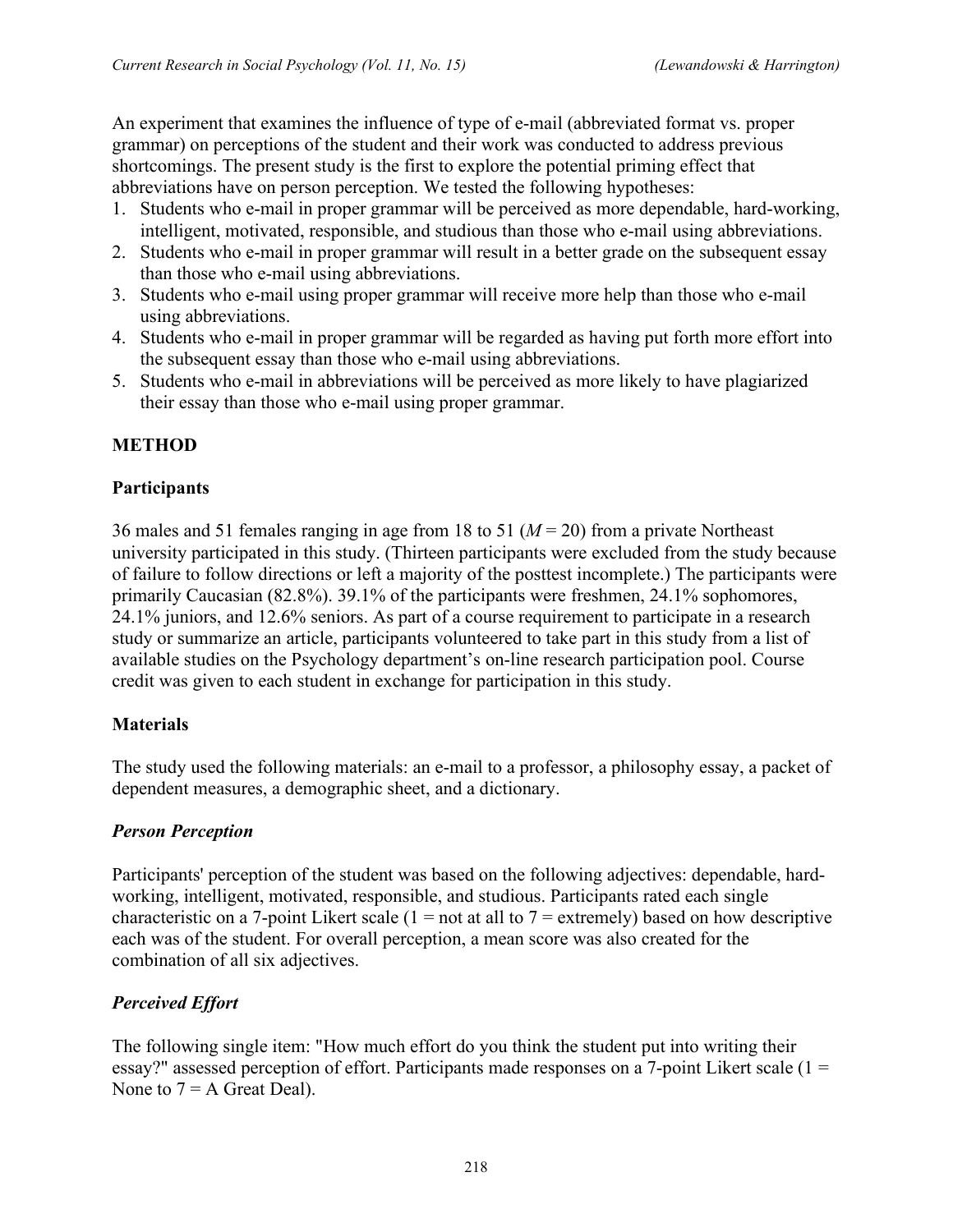### *Plagiarism Assessment*

The following single item assessed plagiarism: "In your opinion, how likely is it that this student plagiarized in their paper?" Participants made responses on a 7-point Likert Scale (1 = not at all likely to  $7 =$  extremely likely).

### *Student Grade*

Evaluation of the student was measured via grade participant gave to the student's essay. Participants circled one of ten grades (A = 1, A - = 2, B + = 3, B = 4, B - = 5, C + = 6, C = 7, C - =  $8, D = 9, F = 10$ , which are based on the University's system for final grades. This was done to ensure that students were familiar with the grading system.

### *Willingness to Help*

The student e-mail posed several questions that, based upon participant's responses assessed willingness to help. Following the essay, students asked: "I wasn't sure if I used the word perspicacious right in the second paragraph. Is it right? If not, I also considered using magnanimous. Which do you think is better?" We coded responses as  $0 =$  incorrect/no help (participant did not indicate either word was wrong, or said that the perspicacious was correct), 1 = partial (participant responded that perspicacious was wrong, but that magnanimous was okay), or  $2 =$  correct (participant responded that both word choices were wrong and/or offered an appropriate alternative) Participants had a dictionary so that they could easily look up the words. Based on definitions in the dictionary, both words were clearly inappropriate for the context of the sentence. However, we cannot rule out the possibility there were participants who believed one of the words was correct even after looking them up in the dictionary. The use of two incorrect words gave them two chances to offer help: 1) by identifying perspicacious as incorrect for the sentence, and 2) by identifying magnanimous as incorrect for the sentence as well. Thus, incorrectly stating that either perspicacious or magnanimous was appropriate was coded as not offering help because the participant could have easily looked up the words, and provided correct feedback. Because there were two chances to help, this item was coded to reflect partially and fully correct answers.

The second question asked, "Did I make any grammatical mistakes (ex. awkward sentences, word usage)? If so, could you circle them for me to correct?" Responses were coded as  $0 =$ incorrect/no help (participant did not circle any part of the essay),  $1 =$  correct (participant correctly identified and circled at least one error). The final question asked "I was a little stuck on what to write about the role of money in the society. Any ideas?" Responses were coded as 0 = incorrect/no help (participant did not provide any response or any guidance about a possible answer), 1 = correct/helped (participant gave a response that offered either a possible solution, or hints about how the student could generate an idea of their own). Overall willingness to help was calculated as the sum of responses to the three questions.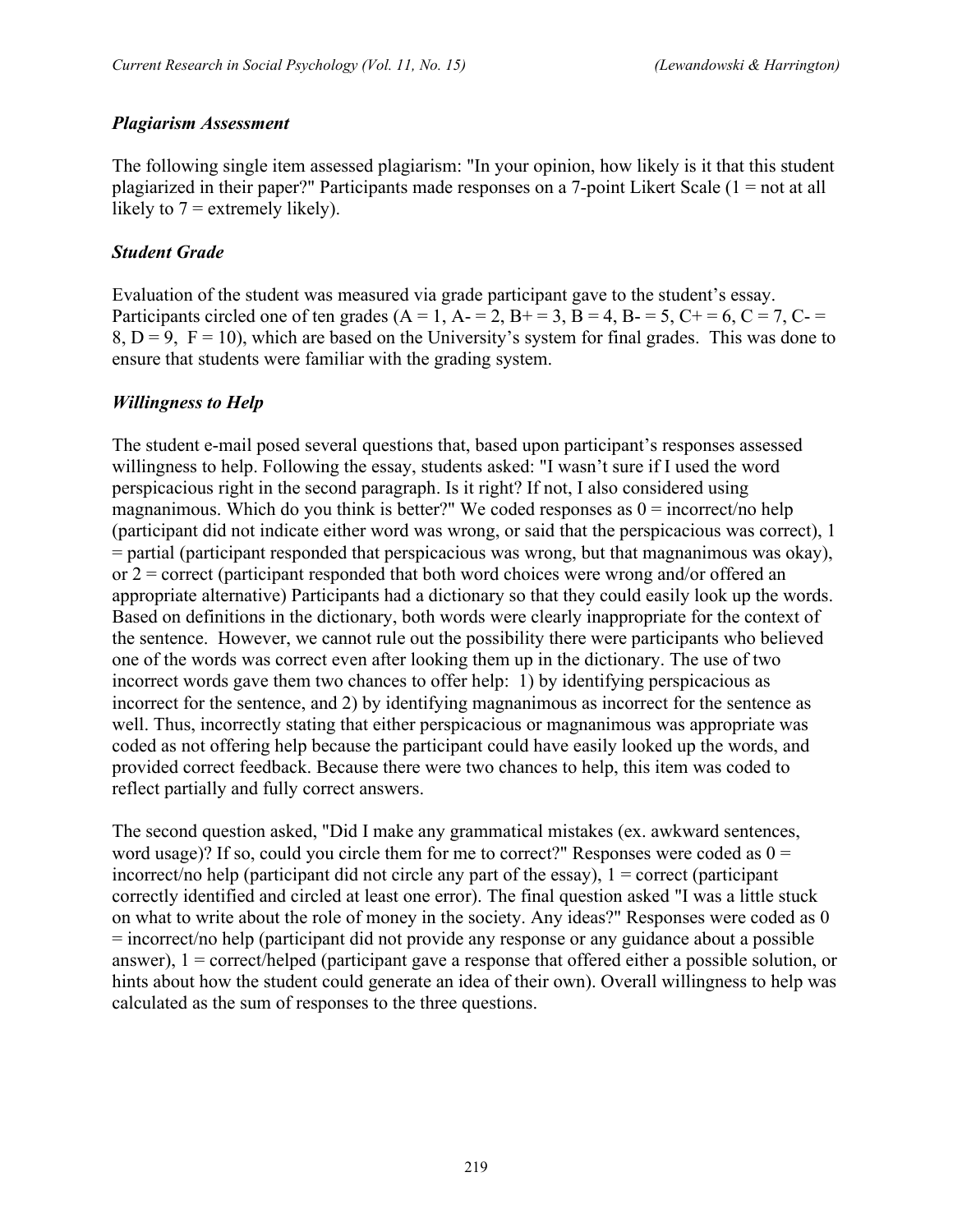### *Demographics*

The demographic questionnaire asked participants to provide information about themselves including: age, gender, race/ethnicity, class level in college, familiarity with abbreviations, whether he/she is in (or had taken) Introduction to Philosophy, ease with which participant was able to role-play as the professor, and a manipulation check based on content from the student essay to evaluate how thoroughly the participant had read it.

### **Design**

This experiment employed a between-subjects design. The independent variable was e-mail style. The first level was an e-mail that contained proper grammar with well-constructed thought out sentences:

Hello, How are you? My name is Tina and you are my Professor for Philosophy. Because I want a good grade, I was hoping you could look over my essay before I turn it in. Is there anyway you could help me with this? By the way, please see below for a few questions. If you could get this to me as soon as possible that would be great. If not, no big deal, but any help at all would be great. Thanks...see you in class! Tina

The second level was an e-mail that contained abbreviations (i.e. shorthand versions of the words):

Hello, How R U? My name is Tina and UR my Prof 4 Philosophy. B/C I want a good grade, I was hoping you could look over my essay b4 I turn it in? Is there n-eway U could help me w/ this? BTW, pls C below 4 a few questions. If U could get this 2 me asap that would B gr8. If not, NBD, N-E help @ all would B gr8. Thanx...c-u in class! Tina

The dependent variables were person perception of the student, plagiarism assessment of the Philosophy paper, willingness to help the student, perceived effort, and grade evaluation. Participants received one level of the independent variable through random assignment.

# **Procedure**

Through the university online Research Participation Pool, participants volunteered for a time slot in 15 minute intervals. Prior to the experiment, participants were given informed consent forms. After participants provided informed consent, they were given the following instructions:

For this experiment, please imagine that you are a professor for undergraduate "Founders of Philosophy." The undergrads in that class have an assignment to describe what they think an ideal or Utopian society would look like. As the professor, you told the students that they could e-mail you a draft of their essay for you to read and answer specific questions on it, as well as tell the student what grade they would get in the essay if this was their final version. One of the students from the class has sent you an e-mail asking for your help. To make it easier to respond to, the e-mail has been printed out so you can give it to the student next class.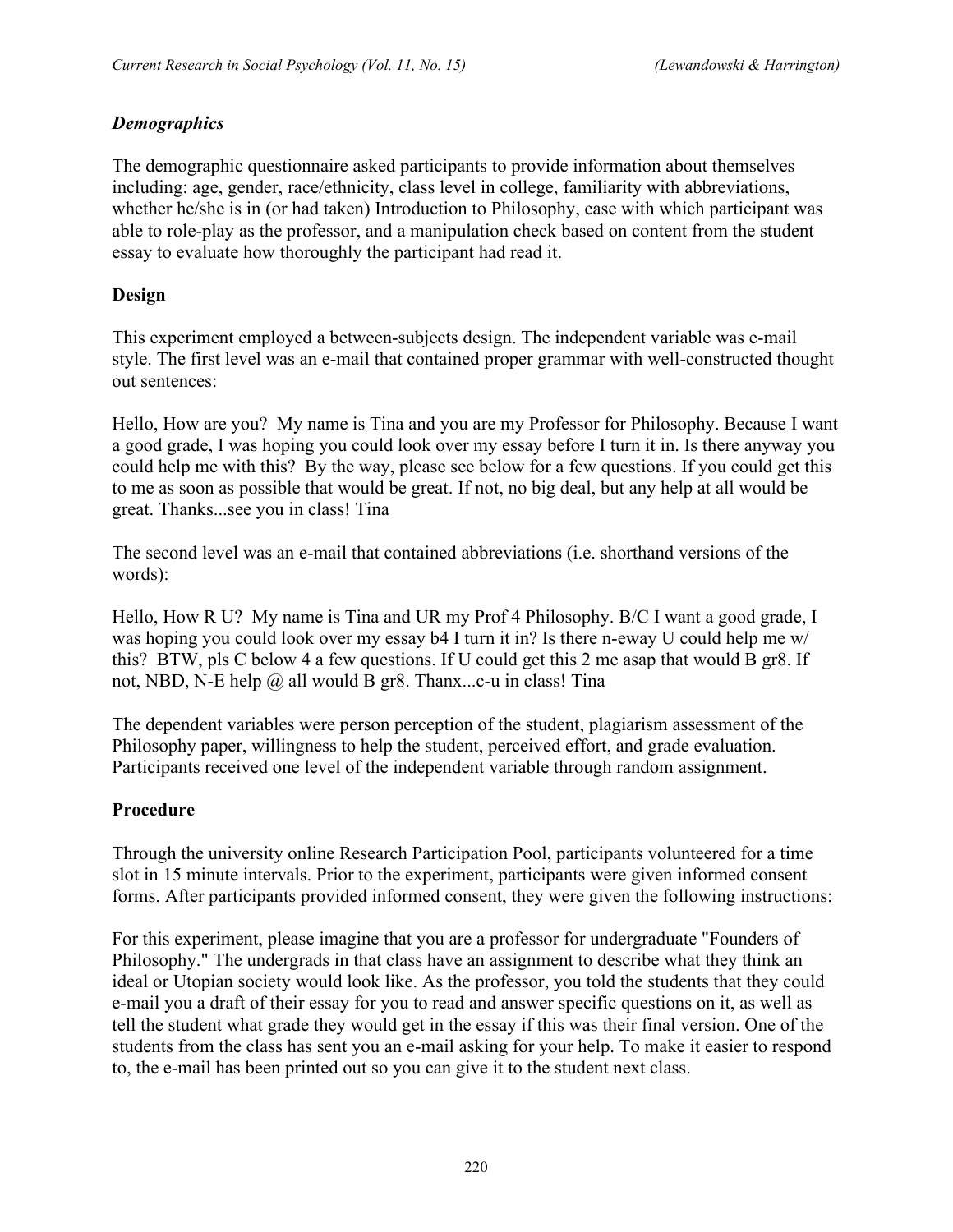Following an e-mail, participants in both conditions read the same one-page Philosophy essay (drafted such that it includes several obvious errors) entitled "My Utopia" as follows:

The challenge presented to each creator of an Utopian society is to devise a world in which the greatest number of people will experience the "ideal" existence. This is truly a challenge because the "ideal" varies from individual to individual. Furthermore, each person's subjective experience in the novel world is dependent and highly relative to his or her previous experiences with the world around them. For these reasons, any formulation of a Utopia must begin with the goal of doing the greatest good for the greatest number of people. It is in this effort that the following Utopia was developed.

Many aspects of the Holla society will mock present society. This is done in an effort to make the transition to the new society as easy as possible. The rationalization behind this is the general nature of humans. We as a people are very perspicacious. Basically we don't like change. As this seems to be an inherent quality of most human beings, it will be utilized in most facets of the Holla society.

Of particular importance to people of Holla is the manner in which the government is organized. The basic organization of the government will be the same, three distinct branches working in an interconnected fashion. There will still be a Legislative, Executive, and Judicial branch of govement. However, the members comprising each branch will be of a different nature. Political positions are be based on occupation. The reason is the fact that a person's occupation is perhaps the single most important aspect in their life. A person's job is there position in society. Their contribution defines. Certainly, people generally have more at stake when political issues are decided in a context relevant to their job. Each occupation will be represented by an representative from that field.

The public will have the power to elect the representatives for their job group. However, their power will be extended slightly as they will have a vote in each major decision brought before the governing branches. In this way, political involvement will be more of a hands-on undertaking, extinguishing feelings of apathy and helplessness often associated with present governing procedure. The aforementioned conditions and aspects of government are applicable to each member of society equally and without bias or discrimination. This holds for race, religion, gender, and sexual associations.

The society of Holla will strive to be free of government control, and have the government be unobtrusive and lenient. For example, people will be able to exercise freely their existential freedom regarding the use of drugs. Those choosing to indulge there time, life, and money into drug use will be permitted to do so at their leisure and consequence. However, they will be forced to deal with any consequences of their actions through banishment or death. Potential grounds for reprimand include driving, going to work under the influence, parenting while abusing, or any crime associated with the drug's acquisition.

Generally speaking, the society of Holla will be a tolerant world allowing each individual to experience life in a manner most suitable to them. While it is altogether impossible to create a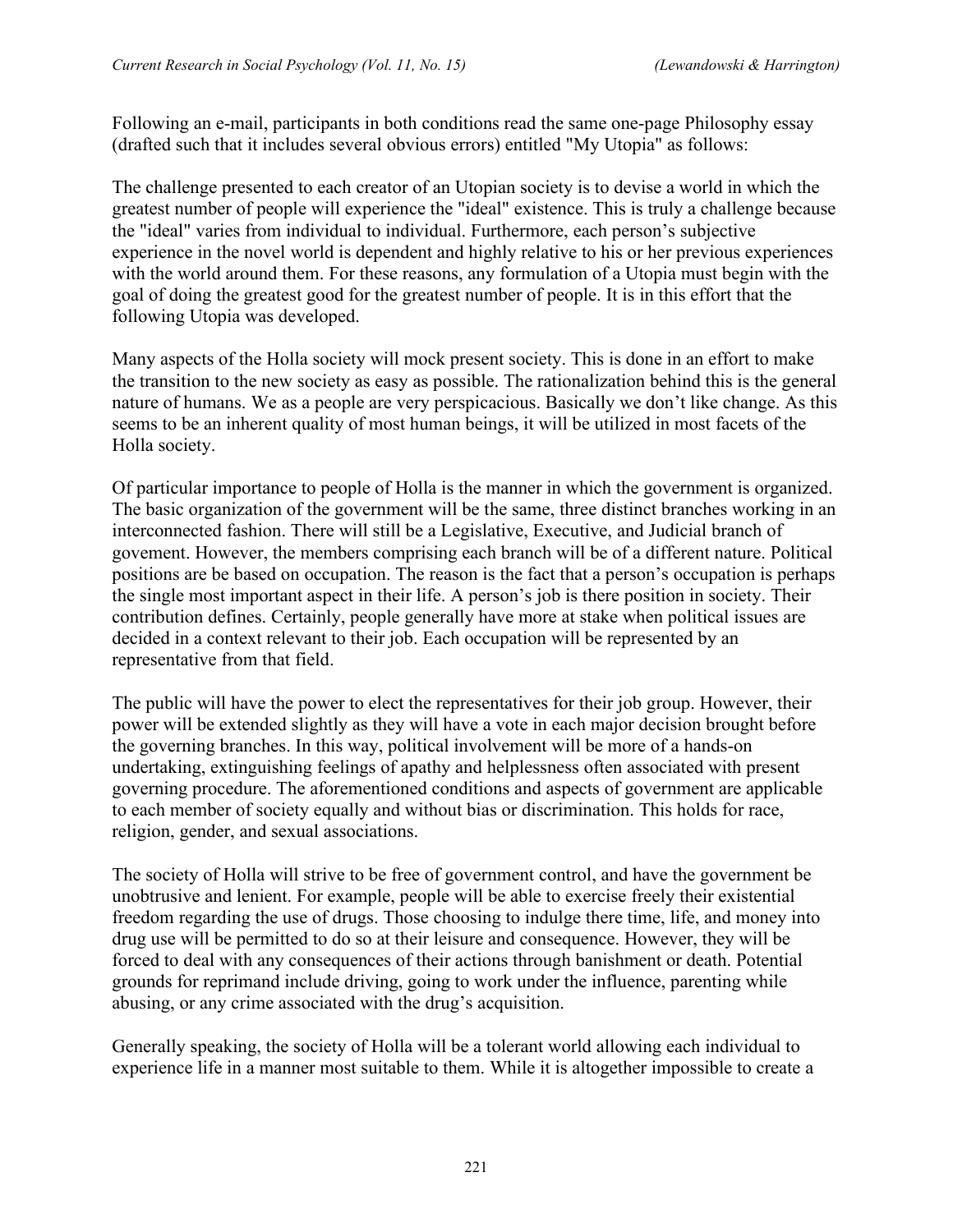world amenable to all individuals, it is possible to formulate an environments in which everyone can find their own happiness. That is the one characteristic of Holla that makes it a Utopia.

To measure participant's willingness to help, the essay contained several grammatical mistakes (e.g. "there" instead of "their," sentence fragments, awkward sentences), and a misused word. These errors provided participants with an opportunity to make corrections and suggestions. After the participant completed the questions following the essay and the demographic sheet, they were debriefed and asked to refrain from discussing the experiment with others to maintain the integrity of the study.

# **RESULTS**

### **Demographics**

On average, participants were familiar with abbreviations  $(M = 5.77, SD = 1.31)$  on a 7-point Likert scale, (93.1% were above the scale's midpoint). On average, participants reported that playing the role of professor in the experiment was easy  $(M = 3.48, SD = 1.03)$  on a 5-point Likert scale, 78.2% above midpoint. Table 1 shows means and standard deviations for all dependent variables by condition. All results are reported using two-tailed analyses.

|                     | Proper Grammar | Abbreviations | t        | <b>Effect Size</b> |
|---------------------|----------------|---------------|----------|--------------------|
| Variable            |                |               |          |                    |
| Grade               | 4.78(1.93)     | 5.26(2.22)    | $-1.06$  | 0.11               |
| Perceived Effort    | 4.52(1.31)     | 3.89(1.50)    | $2.10*$  | 0.22               |
| Plagiarism          | 3.31(1.49)     | 3.56(1.59)    | $-0.44$  | 0.05               |
| Willingness to Help | 2.31(0.60)     | 2.22(0.73)    | 0.61     | 0.07               |
| Dependable          | 4.95(1.23)     | 4.29(1.46)    | $2.29*$  | 0.24               |
| Hard-Working        | 5.43(1.04)     | 4.38(1.46)    | $3.78**$ | 0.38               |
| Intelligent         | 5.00(1.38)     | 4.41 (1.38)   | $2.00*$  | 0.21               |
| Motivated           | 5.71(1.07)     | 4.93(1.62)    | $2.64**$ | 0.28               |
| Responsible         | 5.64(1.21)     | 4.78(1.51)    | $2.94**$ | 0.30               |
| <b>Studious</b>     | 5.55(1.10)     | 4.26(1.52)    | $4.50**$ | 0.44               |

### **Table 1 E-mail Style Differences on Key Variables**

*Note. n* = 87 (Proper grammar  $n = 42$ ; Abbreviations  $n = 47$ ). Higher scores indicate a greater magnitude of each variable. All analyses are two-tailed. \*  $p < .05$ ; \*\*  $p < .01$ 

### **Dependent Variables**

We conducted an independent samples t-test to test differences between proper grammar e-mail and abbreviations e-mail conditions across each of the dependent variables. As seen in Table 1, as predicted, results of the analysis for overall person perception (as well as each of the individual characteristics), and perception of effort put forth were significant and had a small effect size. It should be noted that the magnitude of the mean difference between conditions for these variables is approximately one point (on a 7-point scale), and that perceptions in the abbreviation condition still fall above the scale midpoint. This suggests that although the abbreviation condition produces less favorable impressions than the proper grammar condition,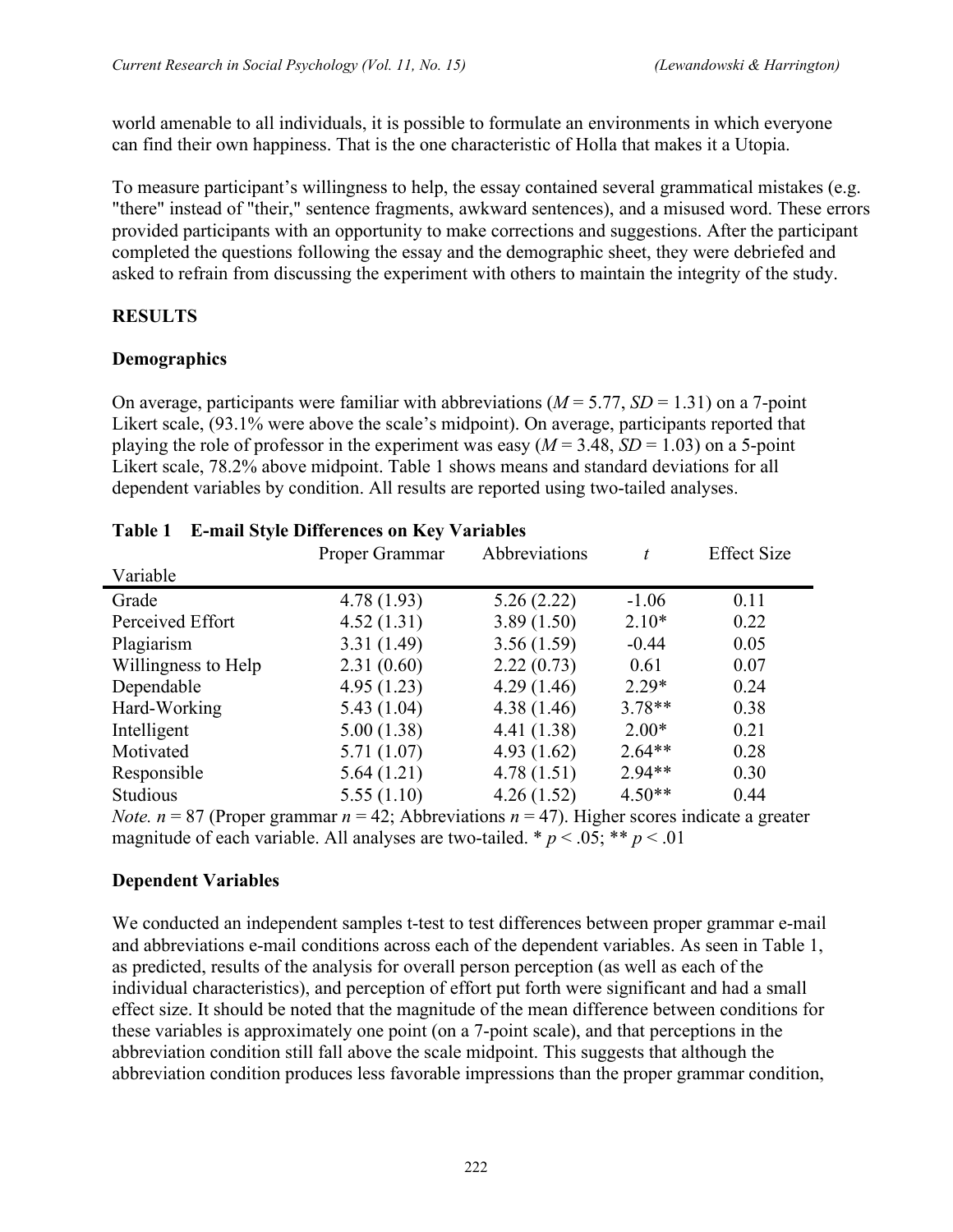the impressions are not negative overall. In addition, the differences between conditions, although significant and of a small effect size, may not be observable.

In sum, this demonstrates that those who e-mailed using proper grammar were perceived as more dependable, hard-working, intelligent, motivated, responsible, and were thought to have put forth more effort compared to those who e-mailed using abbreviations. Comparisons of the two conditions on grading (on average, both conditions gave the paper the equivalent of B-), plagiarism evaluation, and willingness to help were inconclusive.

#### **Exploratory Analyses**

Although not hypothesized, based on previous research (Jussim, 1989) we also examined whether person perceptions and perceptions of effort influenced grading. Table 2 shows correlations among these variables, as well as descriptive statistics for each variable. As can be seen from the Table, perceived effort ( $r = -0.52$ ,  $p < 0.001$ ), and overall person perception ( $r = -0.48$ ,  $p < 0.001$ ) were both negatively correlated with grade given to the essay. (Please keep in mind that the correlations are negative due to the scaling of the item). For person perception, this pattern was significant for each of the six individual characteristics. These findings demonstrate that those who were perceived more favorably and who were perceived to put forth more effort received higher grades.

|                           | $\mathbf{1}$    | $\overline{2}$ | 3                                          | $\overline{4}$ | 5              | 6                                        | 7              | 8 | 9                                   | 10             | 11             |
|---------------------------|-----------------|----------------|--------------------------------------------|----------------|----------------|------------------------------------------|----------------|---|-------------------------------------|----------------|----------------|
| 1. Grade                  | 5.03<br>(2.09)  |                |                                            |                |                |                                          |                |   |                                     |                |                |
| 2. Overall<br>Perception  | $-48**$         | 4.94<br>(1.91) |                                            |                |                |                                          |                |   |                                     |                |                |
| 3. Effort                 | $-0.52**$ .73** |                | 4.20<br>(1.44)                             |                |                |                                          |                |   |                                     |                |                |
| 4. Plagiarism             | .02             | $-.27*$        | $-19$                                      | 3.39<br>(1.53) |                |                                          |                |   |                                     |                |                |
| 5. Willingness<br>to Help | .13             | .08            | $-.08$                                     | $-.08$         | 2.26<br>(0.66) |                                          |                |   |                                     |                |                |
| 6. Dependable             | $-44**$         |                | $.82**$ .56**                              | $-.24*$        | .03            | 4.61<br>(1.38)                           |                |   |                                     |                |                |
| 7. Hard-<br>working       |                 |                | $-0.43**$ . $88**$ . $66**$ -. $29**$ . 02 |                |                | $.74**$                                  | 4.89<br>(1.39) |   |                                     |                |                |
| 8. Intelligent            | $-57**$         | $.76***$       | $.60**$                                    | $-.19$         |                | $-.01$ .54** .64** $\frac{4.70}{(1.40)}$ |                |   |                                     |                |                |
| 9. Motivated              | $-.30**$        | $.86**$        | $.61**$                                    | $-.27*$        |                | $.14$ $.62**$ $.68**$ $.56**$            |                |   | 5.31<br>(1.42)                      |                |                |
| 10. Responsible           | $-.27*$         | $.83**$        | $.56**$                                    | $-.15$         |                | $.19$ $.59**$ $.65**$ $.49**$ $.75**$    |                |   |                                     | 5.19<br>(1.43) |                |
| 11. Studious              | $-42**$ .87**   |                | $.65**$                                    | $-.19$         | .06            |                                          |                |   | $.61***$ .71** $.64***$ .70** .70** |                | 4.88<br>(1.48) |

|  | Table 2 Descriptive Statistics and Correlations among Key Variables |  |
|--|---------------------------------------------------------------------|--|
|  |                                                                     |  |

*Note.*  $n = 87$ . Higher scores indicate a greater magnitude of each variable. All analyses are twotailed. \*  $p < .05$ ; \*\*  $p < .01$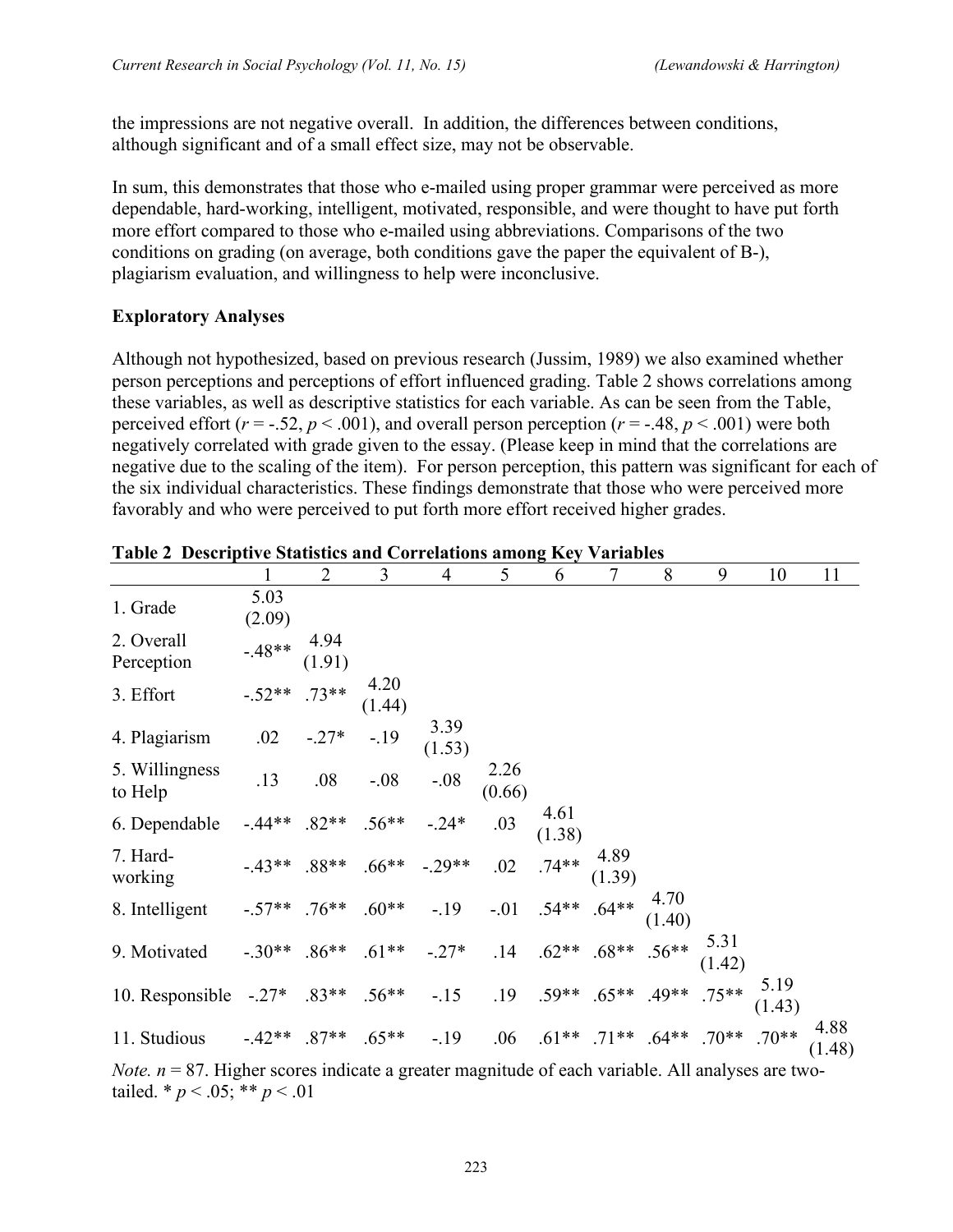### **DISCUSSION**

The current study examined the influence of e-mail writing style on perceptions of the author. Specifically, we hypothesized that compared to those who used abbreviations, students who used proper grammar would: (a) be perceived as more dependable, hard-working, intelligent, motivated, responsible, and studious, (b) would receive a better grade on the subsequent essay, (c) would receive more help than those who e-mailed in abbreviations, (d) would be regarded as having put forth more effort, and (e) would be perceived as less likely to have plagiarized their essay. The findings partially support the hypotheses such that proper grammar e-mail style produced more positive perceptions of students along six characteristics and increased participants' evaluation of student effort. The study failed to support the hypotheses that e-mail style would affect the grade on the essay, willingness to help, and perception of plagiarism.

### **Person Perception**

The use of abbreviations in an e-mail had a significant influence on perceptions of the student writer. In these situations, an initial writing sample in the form of an e-mail may serve as the basis for subsequent perceptions. For example, it is possible that the abbreviated style activates a schema for laziness that leads the perceiver to believe the sender put forth less effort, or is a less motivated, less intelligent, or less dependable person. Alternately, it is also possible that abbreviations subconsciously influence subsequent perceptions. Previously, it has been shown that priming can influence evaluations of unrelated, subsequent stimuli, as well as a person's ability to immediately define and categorize unrelated stimuli (Ferguson, Bargh, & Nayak, 2005). In the present study, the style of e-mail could be acting as a prime that ultimately influences the perceptions of a student sender.

### **Perception of Effort**

As hypothesized, students who e-mailed in proper grammar were thought to have put more effort into their essay than those who wrote using abbreviations. This could be due to the perception that the use of abbreviations saves effort and thus, the sender also put less effort into writing the essay.

### **Willingness to Help, Grade, and Perception of Plagiarism**

Contrary to our hypothesis, participants were equally willing to help the student regardless of the e-mail's writing style. This may be due to the general tendency for perceptions or cognitions to change more easily than behaviors (e.g. Festinger, 1957). The present study was unable to find a significant effect for style of e-mail on grade or perception of plagiarism. Due to participants' familiarity with abbreviations, they may view communication in the e-mail as entirely independent from the writing ability a student demonstrates in an essay.

### **Strengths and Limitations**

Several limitations weakened the present study. Participants consisted of a convenience sample of primarily Caucasian, first and second-year college students. This reduces the external validity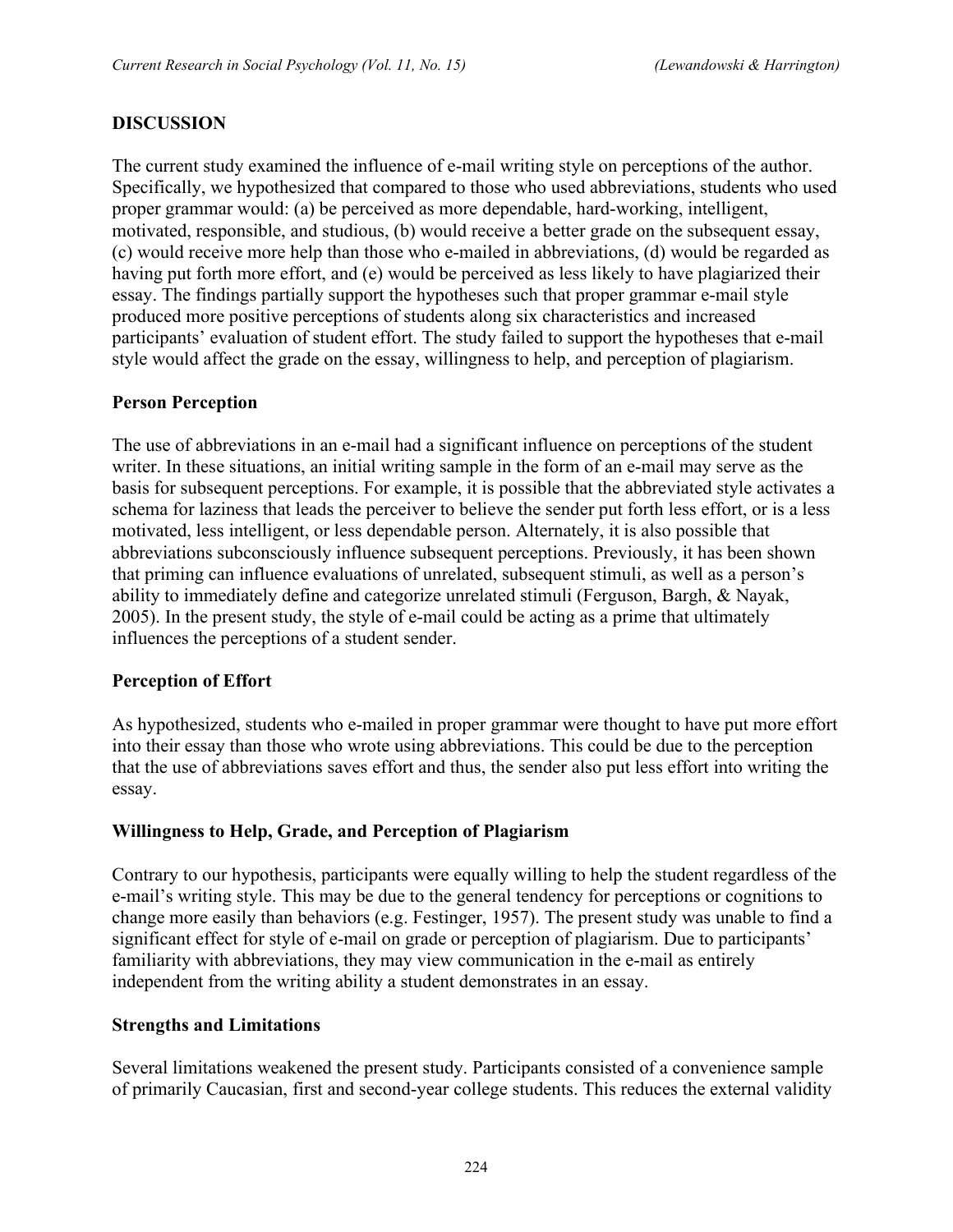of the study as results may not be able to be generalized to wider populations. Secondly, the study design required students to assume the role of a college professor. While this technique has been utilized in several similar studies (e.g. Covington, 1979), and asks a student to take on a role they are relatively familiar with, students' perceptions of the role may not be entirely accurate. Conversely, there were also notable strengths of this study. To enhance mundane realism, the e-mails participants read were replications of screen shots of the e-mail program that students use on campus. Most importantly, the present study maintained a high level of control across the two conditions by insuring that each e-mail contained the same exact message and varied only the format of the wording (e.g. by the way versus btw).

### **Future Directions**

Further expansion of this study might measure the frequency with which participants use abbreviations themselves in their e-mail and/or text-messaging communication to see if there is a link between one's own use and judgments formed (i.e. the higher the frequency of abbreviations used, the less it will affect judgments). Finally, it would also be important to see if e-mail communication style has effects in other contexts. For example, it would be interesting to determine if the use of abbreviations has a negative influence on job applicant evaluations and whether it ultimately influences hiring decisions.

#### **Conclusion**

This study shows that e-mail style affects perceptions of the sender and judgments of effort on a subsequent essay. These findings are important because they demonstrate how something as commonplace as the use of abbreviations in an e-mail can influence how a person is perceived.

### **REFERENCES**

Covington, Martin V. 1979. "It's Best to be Able and Virtuous Too: Student and Teacher Evaluative Responses to Successful Effort." *Journal of Educational Psychology, 71:* 688-700.

Ferguson, Melissa J., John A. Bargh, and David A. Nayak. 2005. "After-affects: How Automatic Evaluations Influence the Interpretation of Subsequent, Unrelated Stimuli." *Journal of Experimental Social Psychology, 41:* 182-191.

Festinger, Leon. 1962. *A Theory of Cognitive Dissonance.* Oxford England: Stanford University Press.

Gill, Alastair J., Jon Oberlander, and Elizabeth Austin. 2006. "Rating E-mail at Zero Acquaintance." *Personality and Individual Differences, 40:* 497-507.

Hummon, David M. 1994. "College Slang Revisited: Language, Culture, and Undergraduate Life." *The Journal of Higher Education, 65*: 75-98.

Jessmer, Sherri L., and David Anderson. 2001. "The Effect of Politeness and Grammar on User Perceptions of Electronic Mail." *North American Journal of Psychology, 3:* 331-346.